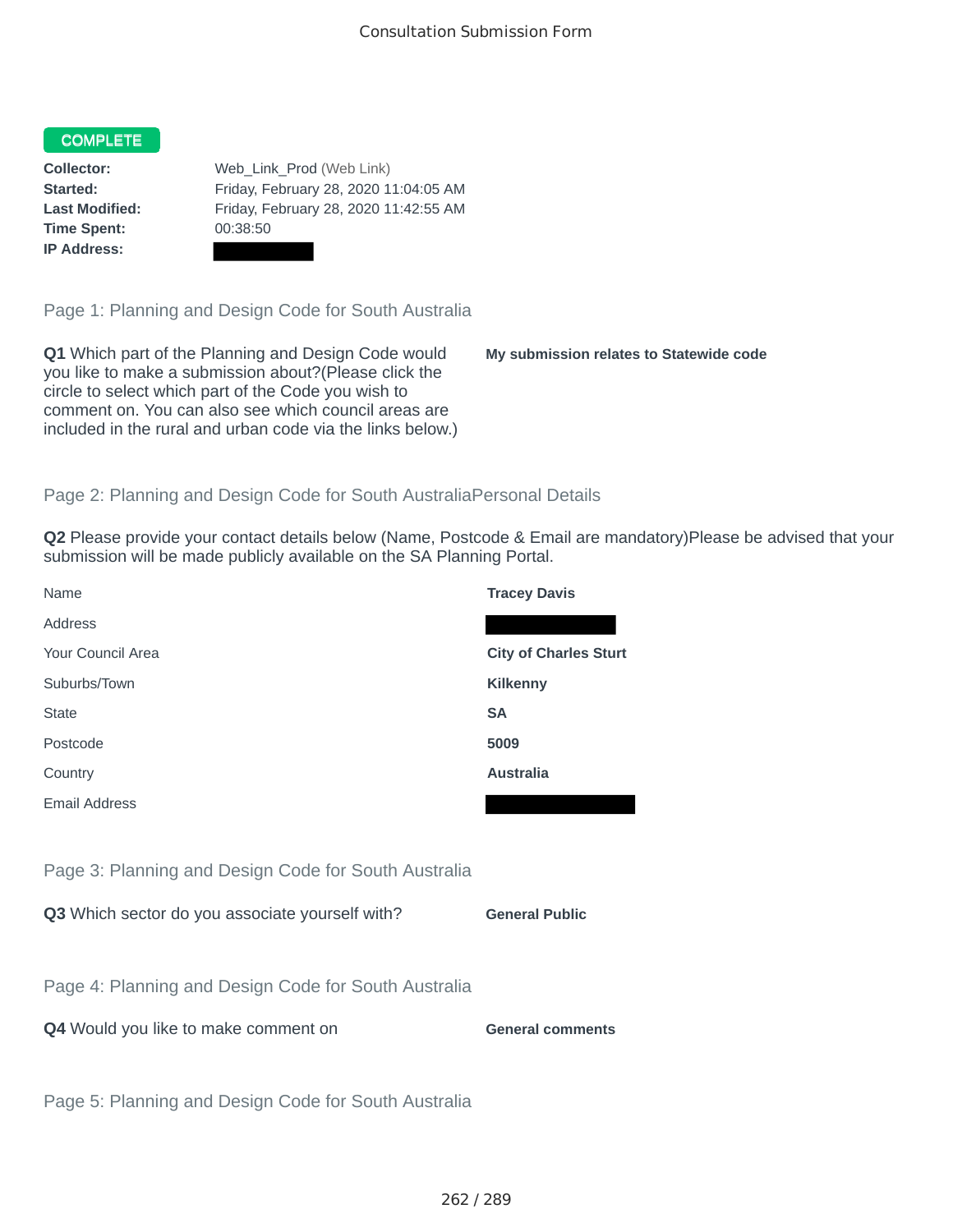# Consultation Submission Form

| Q5 Enter your feedback for Rules of Interpretation                                                              | <b>Respondent skipped this question</b> |
|-----------------------------------------------------------------------------------------------------------------|-----------------------------------------|
| Q6 Enter your feedback for Referrals                                                                            | <b>Respondent skipped this question</b> |
| <b>Q7</b> Enter your feedback for Mapping                                                                       | <b>Respondent skipped this question</b> |
| Q8 Enter your feedback for Table of Amendments                                                                  | <b>Respondent skipped this question</b> |
| Page 6: Planning and Design Code for South Australia                                                            |                                         |
| Q9 Please enter your feedback for overlaysclick next at<br>the bottom of the page for next topic                | <b>Respondent skipped this question</b> |
| Page 7: Planning and Design Code for South Australia                                                            |                                         |
| Q10 Please enter your feedback for zones and<br>subzonesclick next at the bottom of the page for next<br>topic  | <b>Respondent skipped this question</b> |
| Page 8: Planning and Design Code for South Australia                                                            |                                         |
| Q11 Please enter your feedback for general policyclick<br>next at the bottom of the page for next topic         | <b>Respondent skipped this question</b> |
| Page 9: Planning and Design Code for South Australia                                                            |                                         |
| Q12 Please enter your feedback for Land use<br>Definitionclick next at the bottom of the page for next<br>topic | <b>Respondent skipped this question</b> |
| Page 10: Planning and Design Code for South Australia                                                           |                                         |
| Q13 Please enter your feedback for Admin<br>Definitionsclick next at the bottom of the page for next<br>topic   | <b>Respondent skipped this question</b> |

Page 11: Planning and Design Code for South Australia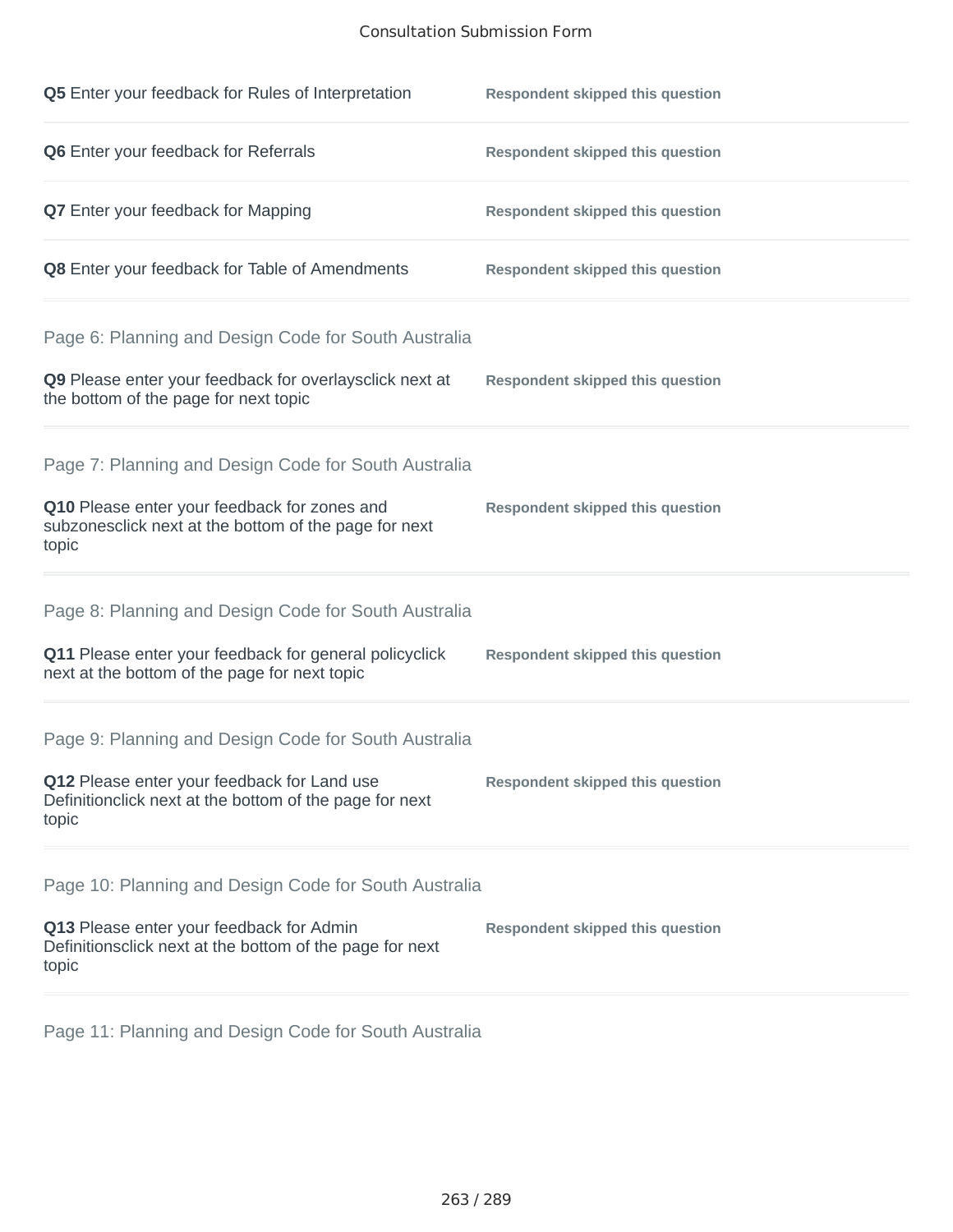# **Q14** Please enter your general feedback here

My comments in regards to the new design code are as follows:

# HERITAGE CONTRIBUTORY HOUSING

I would like to see heritage/contributory areas retained within Adelaide for generations to come. I am not sure that the code is properly protecting these older dwellings which may not have solitary significance but do present well-built housing that far exceeds the new styles of housing that are springing up around the suburbs. While I know they are expensive to buy I would rather see these houses remodeled and divided into units rather than being ripped down and rebuilt. Dividing them and selling them as units would also ensure they could not easily all be bought at once and demolished.

--------------------------------------------------------------------------------------------------------

### ENVIRONMENTAL CONCERNS

### EXISTING GARDENS

The eradication of existing gardens in the urban areas of Adelaide is heating up our fair city and reducing the vegetation and tree cover in local areas. I would like to see a rule introduced to evaluate and keep older trees and garden beds by incorporating them into newer developments. Old-growth trees are invaluable. We should not be relying on heating and cooling as a way to live in these new developments.

It would be great to see trees and plants recognized with a dollar value as a way to protect them.

#### PASSIVE HOUSING DESIGN

I would like to see Passive housing design introduced as a way to tackle climate conditions inside houses. This would eradicate the need for air conditioners and heating and free up home income to send in other ways within our society. https://www.yourhome.gov.au/passive-design

### SOLAR

All homes should be built with solar panels and solar battery storage systems or else a system whereby we share our electricity with our neighbors within the block that we live on. This would localize our electricity production. If we coupled it with passive housing designs we would reduce our need for electricity.

#### ROOFING

Light coloured roofs/materials that reflect heat should be made law in our local building laws in order to cool our suburbs. There is no excuse for having dark coloured roofs.

### RAINWATER TANKS

I would like to see larger rainwater tanks put into new developments as a way to capture rainfall. Underground tanks would allow for great catchment areas for stormwater runoff. There is potential to have greywater taken from rainwater catchments in all new developments.

### STORMWATER RUN OFF

Long strip of landscaping along the property boundary could be used for a raingarden or other combined green space/ stormwater management function.

There is great potential in capturing and reusing stormwater within a property. The future costs of upgrading our stormwater runoff will far exceed the short term benefits of income that some people receive due to in-fill developments. I think the current plans are shortsighted and do not take into account the environmental challenges we face as a community.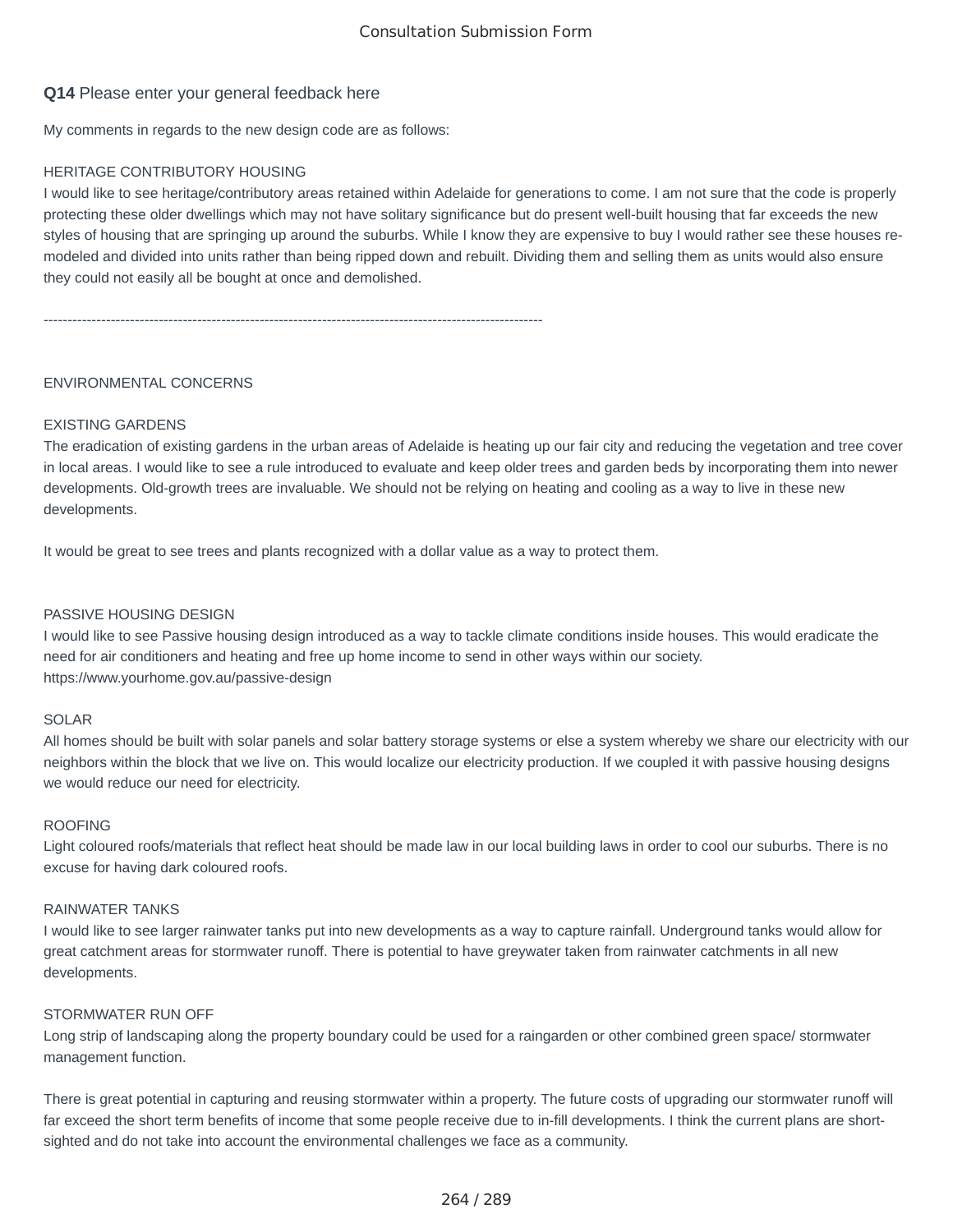# Consultation Submission Form

#### INCREASING GREENING

I would like to see an increase in green space in new development plans. I believe while it a start the % of greening in a development could be bigger to keep our streets and cities cooler. Soft landscape areas of 25% to 30% of the site should be the new target for each development.

This policy will not contribute sufficiently to the 20% increase in green cover target in the 30 Year Plan, given on most sites there is a net loss of green cover.

I strongly support green spaces near dwellings to provide for cooling cross breezes. Need a DTS solution/guidelines for this policy or PO21.1 that provides details on where the greenspace is provided for maximum microclimate benefit to the household.

### GREENING & WELLBEING

I have read a lot of the research about the interaction between humans and outdoor spaces. There is a huge amount of research that backs up the benefits of interaction with nature. I do not believe that the new plans provided enough greenspace. These homes will assist in making people sick rather than keeping them well. Surely we should be designing for the benefit of mankind not the potential of profits/wealth for just a few.

# GREEN ROOVES & WALLS

There is great potential for greening through the introduction of green rooves and green walls in all new developments.

### LAND TAX

Land tax laws being amended to only tax the impervious portion of the site. Revenue SA could manage the implementation of Land Tax to be cost-neutral overall on the revenue collected, in supporting a percentage discount based on the area dedicated towards trees and gardens (not lawns). hose properties that have been transitioned to multi dwellings with near-zero trees and gardens are using more of the land and should, therefore, pay more. Rooftop gardens and green walls could potentially be included at a reduced discount.

#### CAR PARKING

Bringing in undercroft parking would free up outside garage space for developments allowing for further greening in multiple story developments.

Each home should have two off-street car parks per dwelling to reduce the issues that many suburbs are facing from in-fill developments on local streets.

#### PERMEABLE PAVING

Permeable paving is supported as an excellent way to increase soakage of water into local soils to sustain plants and reduce runoff, however, it should not be permitted as a predominant feature of soft landscaped areas. All outside paving could be permeable.

### COMMUNITY SPACES

I don't not like the separate small garden spaces in the new design code. I do not believe that people will spend time in such small spaces nor benefit from them in any major way. I believe that larger communal garden spaces for neighbours to meet and socialise in together would by far provide opportunities for community interaction and development. As human beings, we need to spend time socializing with others. the new design plans will only isolate/alienate and separate people. Please see the new communal housing being developed in German via: https://www.metropolismag.com/architecture/residential-architecture/dont-call-it-a-commune-insideberlin-radical-cohousing-project/

--------------------------------------------------------------------------------------------------------

#### INFILL & HEATING

It would be great to limit in-fill re-development to 30-40% of each street. This would allow for an evening out of in-fill development in the